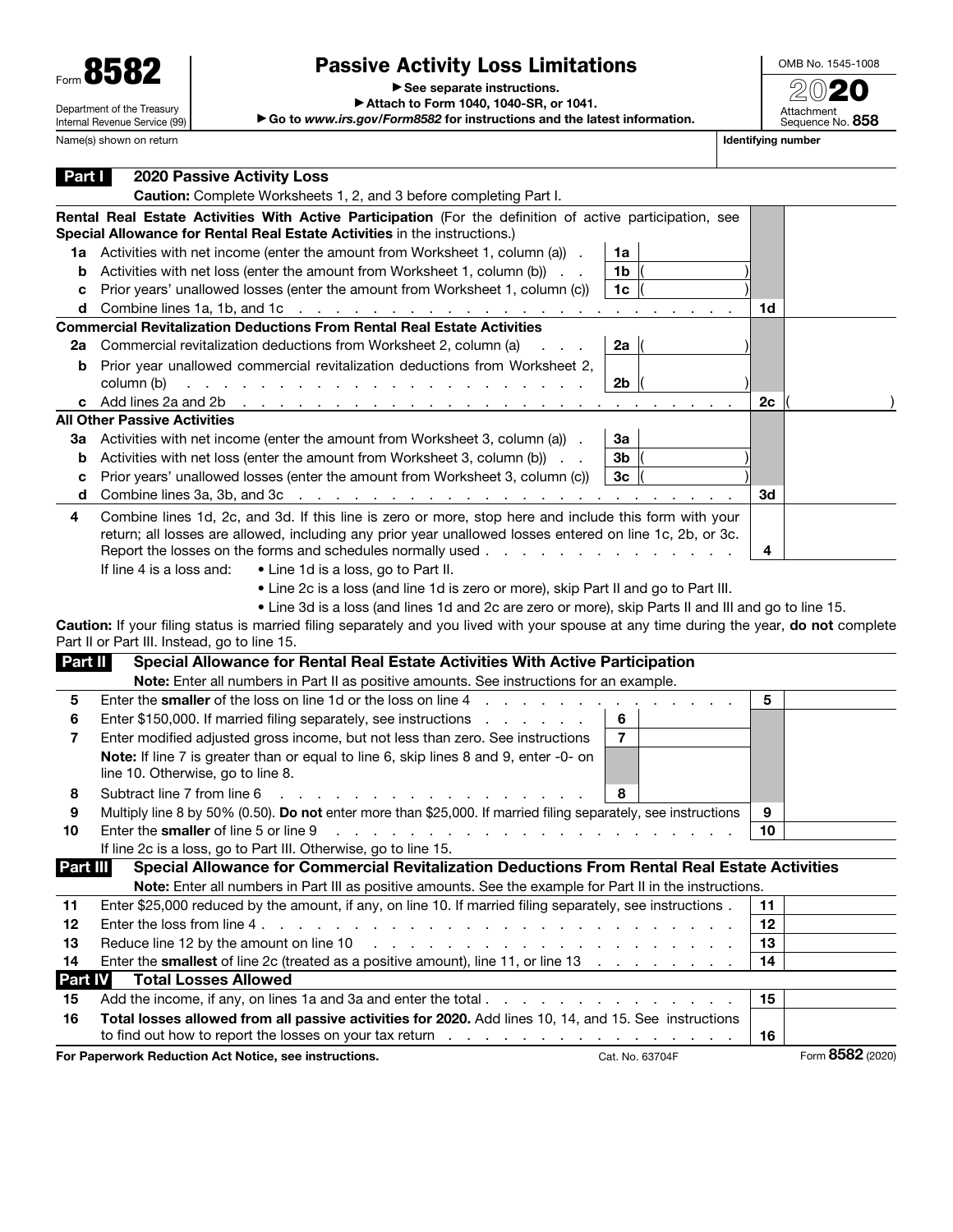## Caution: The worksheets must be filed with your tax return. Keep a copy for your records.

| Worksheet 1-For Form 8582, Lines 1a, 1b, and 1c (see instructions)                                  |                                                                                              |  |                           |                                 |                                                  |                          |                      |  |                                               |  |
|-----------------------------------------------------------------------------------------------------|----------------------------------------------------------------------------------------------|--|---------------------------|---------------------------------|--------------------------------------------------|--------------------------|----------------------|--|-----------------------------------------------|--|
| Name of activity                                                                                    | Current year                                                                                 |  | Prior years               |                                 | Overall gain or loss                             |                          |                      |  |                                               |  |
|                                                                                                     | (a) Net income<br>(line 1a)                                                                  |  | (b) Net loss<br>(line 1b) | (c) Unallowed<br>loss (line 1c) |                                                  | (d) Gain                 |                      |  | (e) Loss                                      |  |
|                                                                                                     |                                                                                              |  |                           |                                 |                                                  |                          |                      |  |                                               |  |
|                                                                                                     |                                                                                              |  |                           |                                 |                                                  |                          |                      |  |                                               |  |
|                                                                                                     |                                                                                              |  |                           |                                 |                                                  |                          |                      |  |                                               |  |
|                                                                                                     |                                                                                              |  |                           |                                 |                                                  |                          |                      |  |                                               |  |
| Total. Enter on Form 8582, lines 1a, 1b,<br>and 1c $\ldots$ $\ldots$ $\ldots$ $\ldots$              |                                                                                              |  |                           |                                 |                                                  |                          |                      |  |                                               |  |
| Worksheet 2-For Form 8582, Lines 2a and 2b (see instructions)                                       |                                                                                              |  |                           |                                 |                                                  |                          |                      |  |                                               |  |
| Name of activity                                                                                    | (a) Current year<br>deductions (line 2a)                                                     |  |                           |                                 | (b) Prior year<br>unallowed deductions (line 2b) |                          | (c) Overall loss     |  |                                               |  |
|                                                                                                     |                                                                                              |  |                           |                                 |                                                  |                          |                      |  |                                               |  |
|                                                                                                     |                                                                                              |  |                           |                                 |                                                  |                          |                      |  |                                               |  |
|                                                                                                     |                                                                                              |  |                           |                                 |                                                  |                          |                      |  |                                               |  |
| Total. Enter on Form 8582, lines 2a and<br><u> 1999 - Jan Barnett, parkent et al. 19</u><br>2b      |                                                                                              |  |                           |                                 |                                                  |                          |                      |  |                                               |  |
| Worksheet 3-For Form 8582, Lines 3a, 3b, and 3c (see instructions)                                  |                                                                                              |  |                           |                                 |                                                  |                          |                      |  |                                               |  |
|                                                                                                     | Current year<br>Name of activity<br>(a) Net income<br>(b) Net loss<br>(line 3a)<br>(line 3b) |  |                           | Prior years                     |                                                  |                          | Overall gain or loss |  |                                               |  |
|                                                                                                     |                                                                                              |  |                           | (c) Unallowed<br>loss (line 3c) |                                                  |                          | (d) Gain             |  | (e) Loss                                      |  |
|                                                                                                     |                                                                                              |  |                           |                                 |                                                  |                          |                      |  |                                               |  |
|                                                                                                     |                                                                                              |  |                           |                                 |                                                  |                          |                      |  |                                               |  |
|                                                                                                     |                                                                                              |  |                           |                                 |                                                  |                          |                      |  |                                               |  |
|                                                                                                     |                                                                                              |  |                           |                                 |                                                  |                          |                      |  |                                               |  |
| Total. Enter on Form 8582, lines 3a, 3b,<br>and $3c$<br>▶                                           |                                                                                              |  |                           |                                 |                                                  |                          |                      |  |                                               |  |
| Worksheet 4-Use This Worksheet if an Amount Is Shown on Form 8582, Line 10 or 14. See instructions. |                                                                                              |  |                           |                                 |                                                  |                          |                      |  |                                               |  |
| Name of activity                                                                                    | Form or schedule<br>and line number<br>to be reported on<br>(see instructions)               |  | (a) Loss                  | (b) Ratio                       |                                                  | (c) Special<br>allowance |                      |  | (d) Subtract<br>column (c) from<br>column (a) |  |
|                                                                                                     |                                                                                              |  |                           |                                 |                                                  |                          |                      |  |                                               |  |
|                                                                                                     |                                                                                              |  |                           |                                 |                                                  |                          |                      |  |                                               |  |
|                                                                                                     |                                                                                              |  |                           |                                 |                                                  |                          |                      |  |                                               |  |
|                                                                                                     |                                                                                              |  |                           |                                 |                                                  |                          |                      |  |                                               |  |
| Total                                                                                               |                                                                                              |  |                           |                                 | 1.00                                             |                          |                      |  |                                               |  |
| Worksheet 5-Allocation of Unallowed Losses (see instructions)                                       |                                                                                              |  |                           |                                 |                                                  |                          |                      |  |                                               |  |
| Name of activity                                                                                    | Form or schedule<br>and line number<br>to be reported on<br>(see instructions)               |  |                           | (a) Loss                        |                                                  |                          | (b) Ratio            |  | (c) Unallowed loss                            |  |
|                                                                                                     |                                                                                              |  |                           |                                 |                                                  |                          |                      |  |                                               |  |
|                                                                                                     |                                                                                              |  |                           |                                 |                                                  |                          |                      |  |                                               |  |
|                                                                                                     |                                                                                              |  |                           |                                 |                                                  |                          |                      |  |                                               |  |
|                                                                                                     |                                                                                              |  |                           |                                 |                                                  |                          |                      |  |                                               |  |

Total . . . . . . . . . . . . . . . . . . . ▶ 1.00